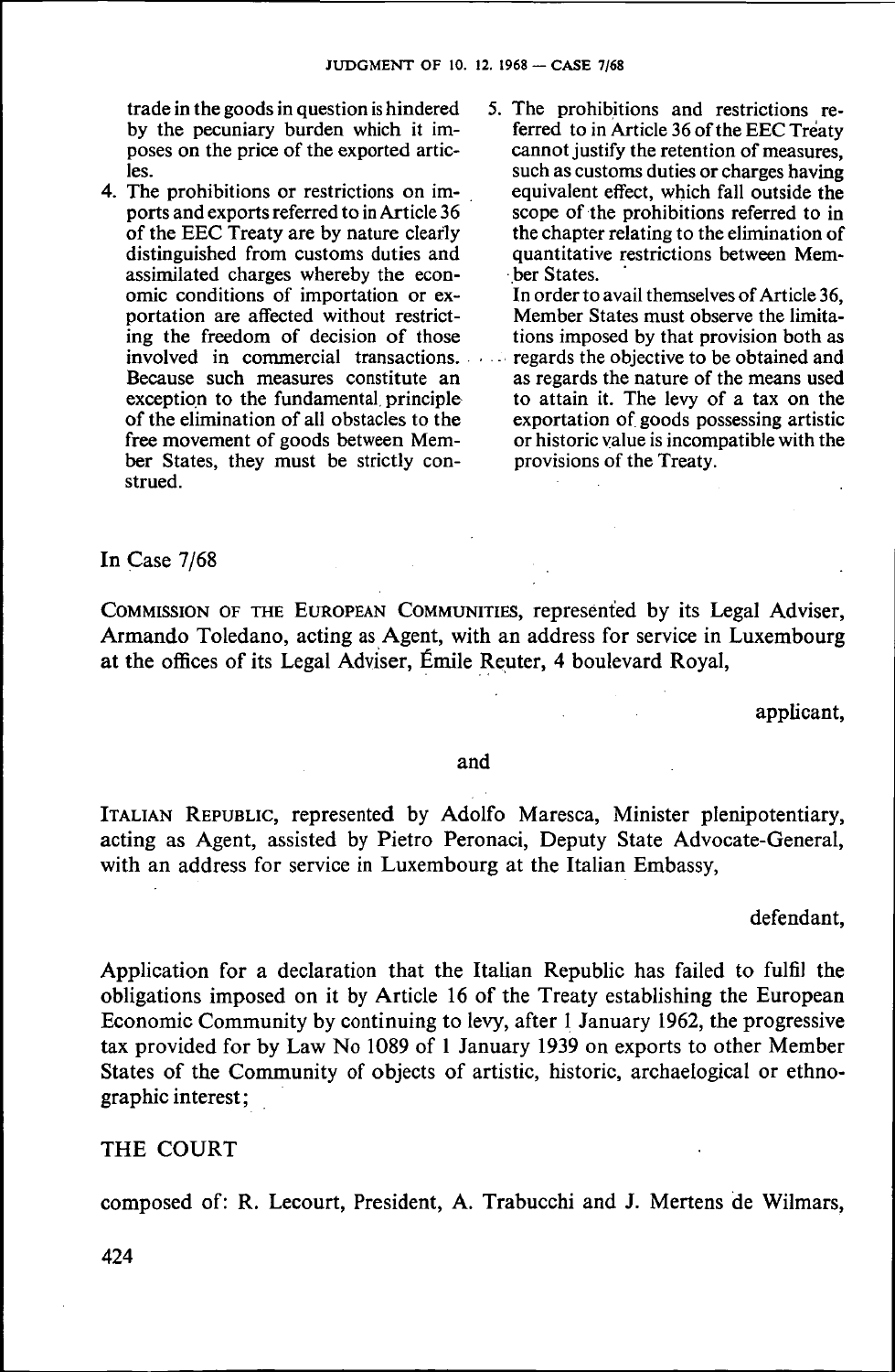Presidents of Chambers, A. M. Donner, W. Strauß, R. Monaco and P. Pescatore (Rapporteur), Judges,

Advocate-General: J. Gand Registrar: A.Van Houtte

gives the following

### JUDGMENT

# Issues of fact and of law

#### $I -$ Facts

Italian Law No 1089 of <sup>1</sup> June 1939 on the protection of articles of artistic or historic interest (published in the Gazzetta Ufficiale, <sup>8</sup> August 1939, No 184) contains several provisions relating to the exportation of such articles; in particular, it provides, according to the circumstances, for an absolute prohibition on exportation (Article 35), the requirement of <sup>a</sup> licence (Article 36), a right of pre-emption vested in the State (Article 39) and the imposition on exportation of a progressive tax on the value of the article ranging by successive stages from <sup>8</sup> % to 30% (Articles 37).

In January 1960, the Commission asked the Italian Republic to abolish the tax as regards the other Member States by the end of the first stage of the transitional period, that is to say, before <sup>1</sup> January 1962, since it considered that the tax had an effect equivalent to <sup>a</sup> customs duty on exportation and so was contrary to Article 16 of the EEC Treaty. After <sup>a</sup> prolonged exchange of correspondence, the Commission by letter of <sup>25</sup> February 1964 set in motion the procedure laid down by Article <sup>169</sup> of the EEC Treaty and called on the Italian Government to submit its observations on the alleged violation of the Treaty by the Italian Republic. The observations did not satisfy the Commission, which then by letter of <sup>24</sup> July 1964 delivered the reasoned opinion provided for by the first paragraph of Article 169 of the Treaty.

The Commission stated its reasons for declaring that the Italian Republic had failed to fulfil the obligations imposed on it by Article 16, and gave it a time-limit of two months in which to abolish the disputed tax on transactions with other Member States. This time-limit was extended to 31 December 1965 after the Commission had been informed by the Italian Government that a parliamentary committee had been set up with the task of studying <sup>a</sup> system of protection which would take account of the Commission's observations.

On <sup>16</sup> May 1966, the Commission, in reply to <sup>a</sup> fresh request for an extension, informed the Italian Government that it had already granted an extension sufficient to allow for the abolition of the tax in question, having regard to the necessary parliamentary procedures, and that it reserved the right to bring the matter before the Court of Justice at the appropriate time.

A draft law by the Government to exempt exports to Member States of the Communities from payment of the tax was approved by the Italian Senate on <sup>26</sup> July 1967 and passed to the Chamber of Deputies. The draft law lapsed on dissolution of the Italian Parliament on 11 March 1968. Meanwhile, the Commission had brought proceedings before the Court of Justice by an application lodged on <sup>7</sup> March 1968.

II — Conclusions of the parties

The *applicant* claims that the Court should:

— declare that the Italian Republic has failed to fulfil the obligations imposed on it by Article <sup>16</sup> of the Treaty establishing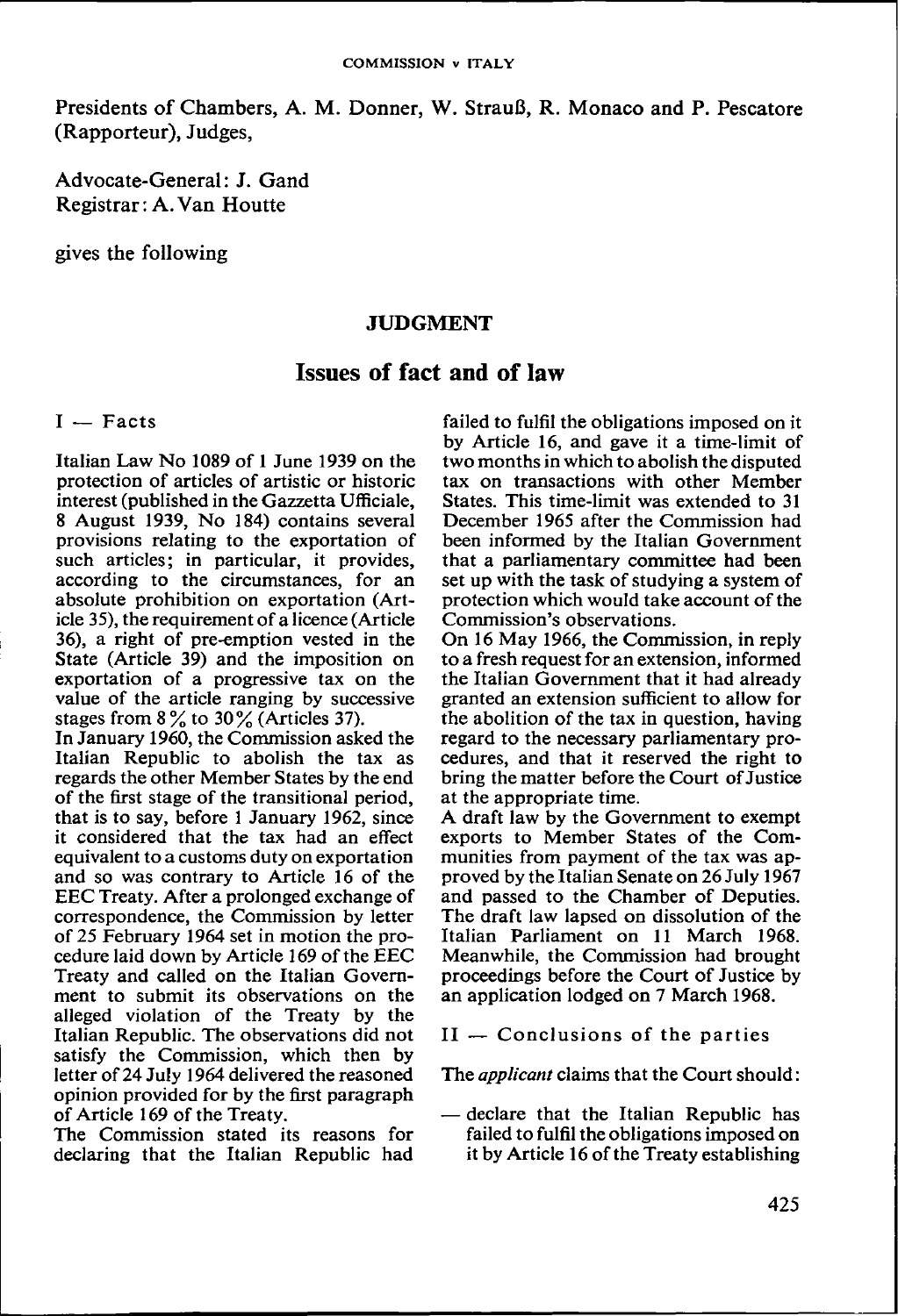the EEC by continuing to levy against other Member States after <sup>1</sup> January 1962 the progressive tax provided for by Article 37 of Law No <sup>1089</sup> of <sup>1</sup> June 1939:

— order the defendent to pay costs.

The *defendant* contends that the Court should:

- dismiss the application by the Commission;
- order it to pay the costs.

III — Procedure

The written procedure followed the normal course.

After hearing the report of the Judge-Rapporteur and the views of the Advocate-General, the Court decided to open the oral procedure without any preparatory inquiry.

The oral submissions of the parties were made at the hearing on 3 October 1968. During the hearing the defendant replied to certain questions put to it by the Judge-Rapporteur.

The Advocate-General delivered his opinion at the hearing on 23 October 1968.

#### IV — Submissions and arguments of the parties

The submissions and arguments of the parties may be summarized as follows:

#### A — *Admissibility*

The *defendant* complains that the Commission lodged its application <sup>a</sup> few days prior to the dissolution of the Italian Parliament, at <sup>a</sup> time when it was known for certain that this was imminent; but it makes no formal plea of inadmissibility.

The Commission should have seen that it was advisable to defer the commencement of proceedings which only legislation could resolve in the way which it desired. In not doing so, it failed to comply with Article 2 of the Treaty, prohibiting any measure capable of giving rise to an imbalance which might prejudice the harmonious development of the activities of Member States, by disregarding the practical difficulties facing the Italian Republic in the present case.

The *applicant* points out that the Italian Government does not deny that Article 169 of the Treaty allows the applicant to decide when to commence proceedings in the Court after the State concerned has not responded to the Commission's reasoned opinion within the period laid down; in the present instance the application was made nearly four years after communication of the reasoned opinion, and more than eight years after the first approaches had been made to the defendant.

Article 155 of the Treaty states that the Commission shall ensure that the provisions of the Treaty are applied, and it was therefore both entitled and bound, in view of the length of time which had already passed and the lapse of the Government's draft law owing to the dissolution of the Parliament, to have to bring the matter before the Court at the time when it did so.

- B *The substance of the case*
- 1. Scope of the disputed tax

The *defendant* observes that the Law of <sup>1</sup> June 1939 applies only to <sup>a</sup> specific category of goods which cannot be equated with consumer goods or articles of general use, and which are not therefore subject to the provisions of the Treaty applicable to ordinary merchandise.

The *applicant* replies that, whilst the goods which are taxed are works of art, they are the subject of commercial transactions and are, therefore, subject to the provisions of the Treaty.

2. The classification of the disputed tax having regard to Article <sup>16</sup> of the Treaty

The *applicant* asserts that the disputed tax is applied exclusively to articles exported; it therefore concludes that it is <sup>a</sup> tax having an effect equivalent to customs duties on exports. As such it ought to have been abolished, as far as other Member States were concerned, under Article <sup>16</sup> of the Treaty, as from <sup>1</sup> January 1962.

Relying on the case-law of the Court, the applicant claims that in considering the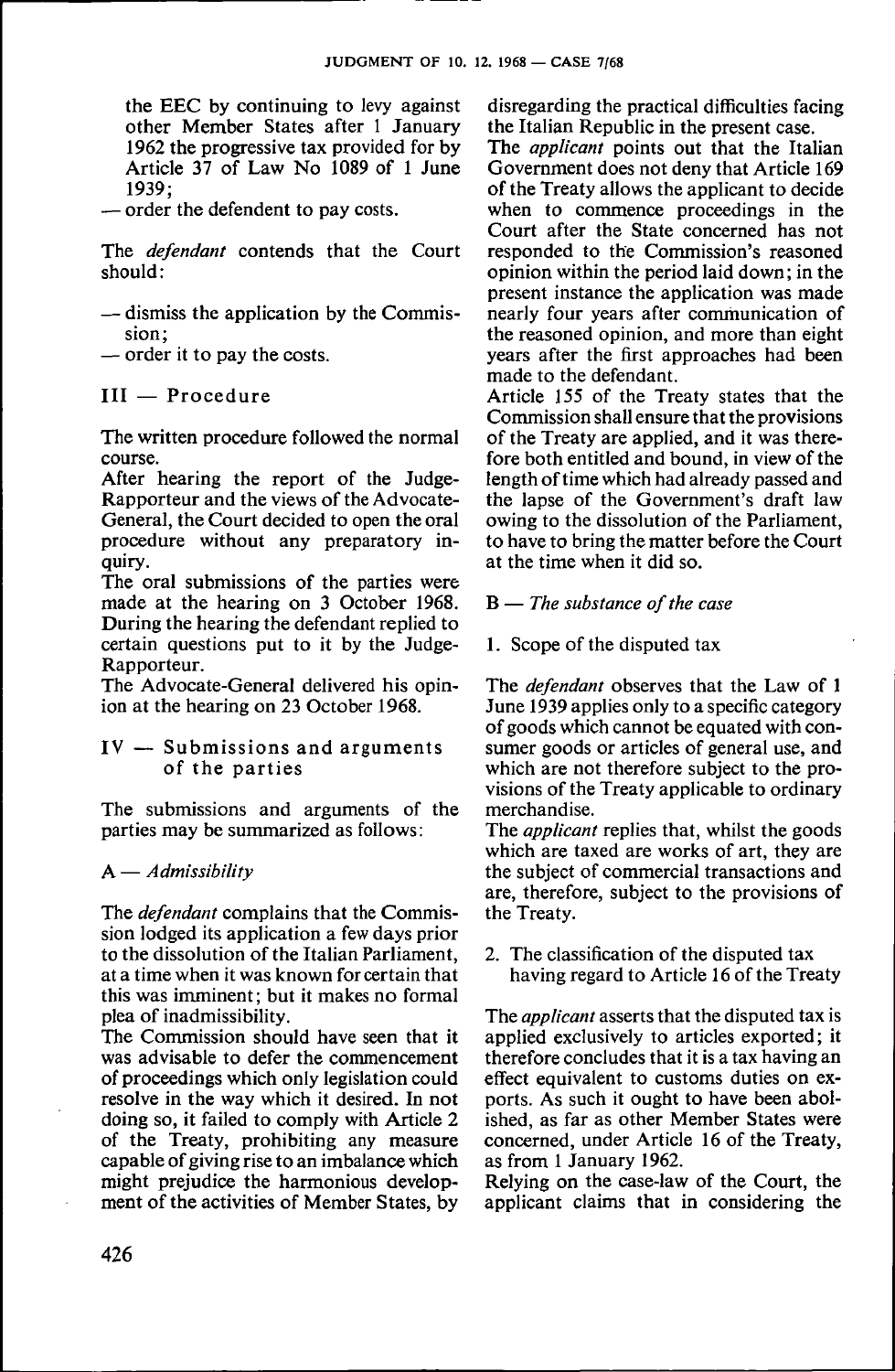question of charges having an effect equivalent to customs duties it is the effect, not the purpose, of the measure which should be taken into account. The effect of customs duties on exports is to increase the cost of the exported products and thereby restrict them; that is, equally, the primary effect of the disputed tax, which influences the export of the goods taxed by its effect on their cost. The *defendant* maintains that the distinction drawn by the Commission between the 'purpose' and the 'effect' of the tax is not justified in the present instance; the two closely coincide. The disputed tax has a legitimate aim : to ensure the protection and maintenance of the national artistic, historic and archaeological heritage in the national territory. Consequently, it says, the tax is in no way of <sup>a</sup> fiscal nature; in any event its contribution to the budget is insignificant.

The disputed provision in the Law of <sup>1</sup> June 1939 did not, therefore, create a charge having an effect equivalent to customs duties, but <sup>a</sup> measure which, by making the export of articles of special interest more difficult, pursued the legitimate end of safeguarding the national heritage of which they are part.

The *applicant* replies that in the first place customs duties and equivalent charges on export are prohibited by Article <sup>16</sup> in any form, and in the second place protection of the national heritage can be ensured—under the 1939 Law itself—by other and more effective means than <sup>a</sup> progressive tax.

Lastly, the *defendant* observes that the disputed charge has <sup>a</sup> limited effect and cannot be said to be <sup>a</sup> complete obstacle to exportation. In any case <sup>a</sup> number of the Treaty provisions reveal <sup>a</sup> preference for this kind of measure, which is least disturbing to the operation of the Common Market.

The *applicant* considers that it need only confine its comments to stating that in the present case a Member State has retained its capability to restrict certain exports by means of <sup>a</sup> legal instrument contrary to the Treaty.

3. Legality of the disputed tax under Article <sup>36</sup> of the Treaty

The *defendant* contends that the purpose, scope and effect of the disputed tax bring it more within the province of the Treaty provisions concerning quantitative restrictions than those on charges having an effect equivalent to customs duties on exports.

Article 36 permits restrictions on exports which are justified, as in the present case, on grounds of the protection of national treasures possessing artistic, historic or archaeological value, and which do not constitute a means of arbitrary discrimination or a disguised restriction on trade between Member States.

The Commission is wrong in adopting a purely formalistic interpretation of the Treaty and its action is particularly inappropriate as applied to <sup>a</sup> legislative provision made long before the Treaty came into existence. The Treaty authorizes restrictive measures designed to protect the artistic heritage of Member States; this must be borne in mind in examining the 1939 Law and deciding that it does not conflict with the objectives of the Treaty.

The *applicant* replies that the Treaty imposes separate and distinct rules on customs and charges having equivalent effect, on the one hand, and on quantitative restrictions and measures having equivalent effect, on the other. Article 36, which appears in the Chapter dealing with quantitative restrictions, is <sup>a</sup> saving provision and should be interpreted strictly; it cannot apply by analogy in the sphere of charges having an effect equivalent to a customs duty on exports.

# Grounds of judgment

The Commission has brought before the Court, under Article 169 of the Treaty an application for a declaration that the Italian Republic by continuing after <sup>1</sup> January 1962 to levy the progressive tax provided for in Article 37 of Law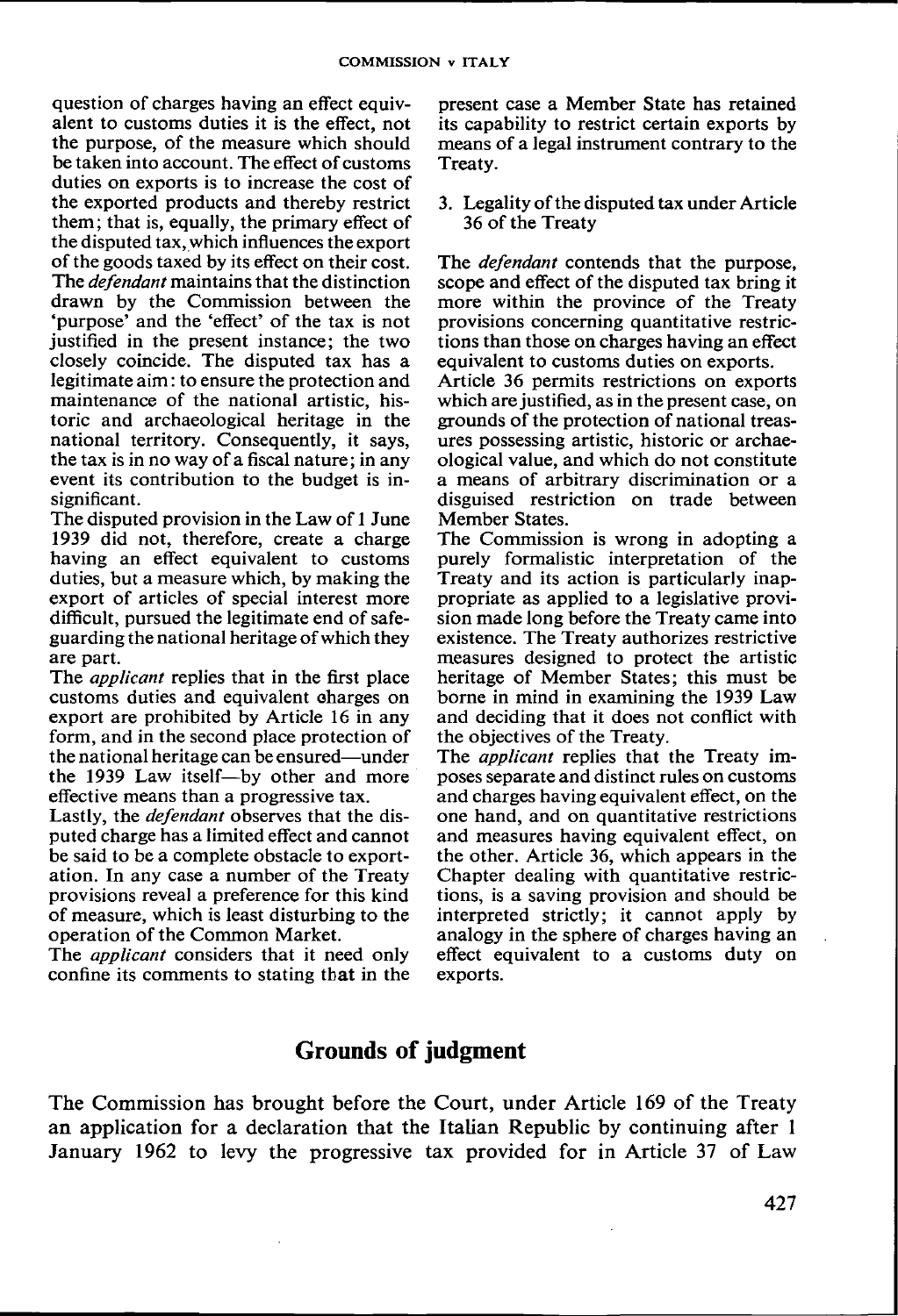No <sup>1089</sup> of <sup>1</sup> June <sup>1939</sup> on the export to other Member States of the Community of articles having an artistic, historic, archaeological or ethnographic value, has failed to fulfil the obligations imposed on it by Article <sup>16</sup> of the Treaty establishing the EEC.

# <sup>A</sup> — Admissibility

The defendant, questioning the admissibility of the application, submits that the Commission, by bringing the matter before the Court at <sup>a</sup> time when the Italian Parliament, which had before it <sup>a</sup> draft law for the purpose of amending the provision in dispute, was on the point of being dissolved, disregarded the obligation imposed upon the Community institutions under Article 2 of the Treaty to 'promote throughout the Community <sup>a</sup> harmonious development of economic activities'.

It is for the Commission, under Article <sup>169</sup> of the Treaty, to judge at what time it shall bring an action before the Court; the considerations which determine its choice of time cannot affect the admissibility of the action, which follows only objective rules.

In the present case, the action of the Commission was in any case preceded by a prolonged exchange of views with the Italian Government, begun before the expiry of the second stage of the transitional period, to try to persuade the competent authorities in the Republic to do what was necessary to amend the provisions criticized by the Commission.

The action is therefore admissible.

# $B$  — The substance of the case

# 1. *The scope of the disputed tax*

By basing its action on Article 16 of the Treaty, the Commission considers that articles of an artistic, historic, archaeological or ethnographic nature, which are the subject of the the Italian Law of <sup>1</sup> June 1939, No 1089, fall under the provisions relating to the customs union. This point of view is disputed by the defendant, which considers that the articles in question cannot be assimilated to 'consumer goods or articles of general use' and are not therefore subject to the provisions of the Treaty which apply to 'ordinary merchandise'; for that reason they are excluded from the application of Article <sup>16</sup> of the Treaty.

Under Article <sup>9</sup> of the Treaty the Community is based on <sup>a</sup> customs union 'which shall cover all trade in goods'. By goods, within the meaning of that provision, there must be understood products which can be valued in money and which are capable, as such, of forming the subject of commercial transactions.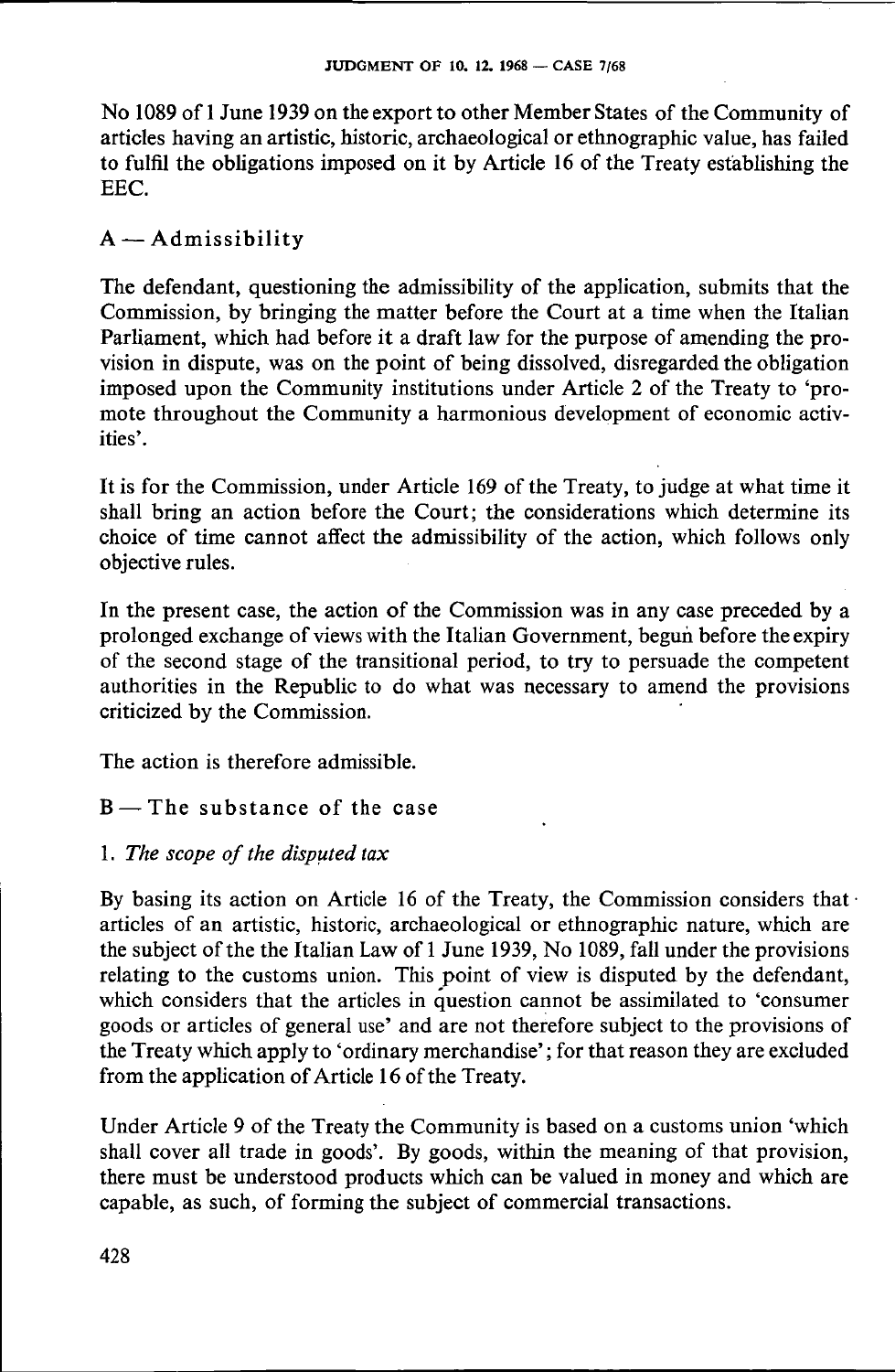The articles covered by the Italian Law, whatever may be the characteristics which distinguish them from other types of merchandise, nevertheless resemble the latter, inasmuch as they can be valued in money and so be the subject of commercial transactions. That view corresponds with the scheme of the Italian Law itself, which fixes the tax in question in proportion to the value of the articles concerned.

It follows from the above that the rules of the Common Market apply to these goods subject only to the exceptions expressly provided by the Treaty.

## 2. *The classification of the disputed tax having regard to Article <sup>16</sup> of the Treaty*

In the opinion of the Commission the tax in dispute constitutes a tax having an effect equivalent to <sup>a</sup> customs duty on exports and therefore the tax should have been abolished, under Article <sup>16</sup> of the Treaty, no. later than the end of the first stage of the common market, that is to say, from <sup>1</sup> January 1962. The defendant argues that the disputed tax does not come within the category, as it has its own particular purpose which is to ensure the protection and safety of the artistic, historic and archaeological heritage which exists in the national territory. Consequently, the tax does not in any respect have <sup>a</sup> fiscal nature, and its contribution to the budget is insignificant.

Article 16 of the Treaty prohibits the collection in dealings between Member States of any customs duty on exports and of any charge having an equivalent effect, that is to say, any charge which, by altering the price of an article exported, has the same restrictive effect on the free circulation of that article as a customs duty. This provision makes no distinction based on the purpose of the duties and charges the abolition of which it requires.

It is not necessary to analyse the concept of the nature of fiscal systems on which the defendant bases its argument upon this point, for the provisions of the section of the Treaty concerning the elimination of customs duties between the Member States exclude the retention of customs duties and charges having equivalent effect without distinguishing in that respect between those which are and those which are not of <sup>a</sup> fiscal nature.

The disputed tax falls within Article <sup>16</sup> by reason of the fact that export trade in the goods in question is hindered by the pecuniary burden which it imposes on the price of the exported articles.

## 3. *The classification of the disputed tax having regard to Article <sup>36</sup> of the Treaty*

The defendant relies on Article 36 of the Treaty as authorizing export restrictions which, as in this case, are claimed to be justified on grounds of the protection of national treasures possessing artistic, historic or archaeological value. By reason of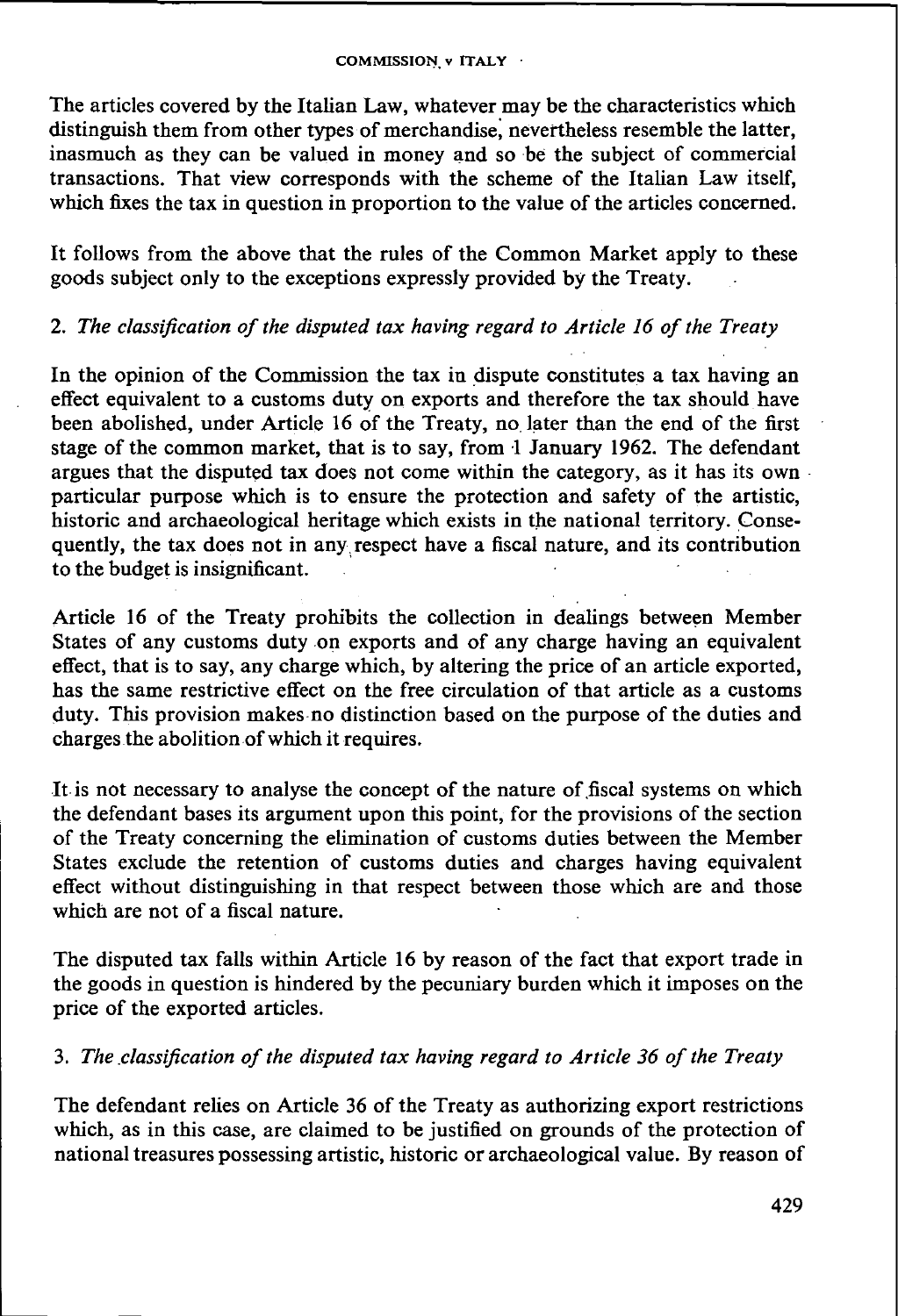its object, scope and effects, the tax in dispute is claimed to fall less within the provisions of the Treaty relating to charges having an effect equivalent to customs duties on exports than within the restrictive measures permitted by Article 36.

In fact, the divergence of view between the Commission and the Italian Government relates, it is argued, not to the objective but to the choice of means. As for the latter, the Italian authorities gave their preference to the levy of <sup>a</sup> charge which would disturb the functioning of the Common Market less than the application of prohibitions or export restrictions.

Article 36 of the Treaty provides that: 'The provisions of Articles <sup>30</sup> and 34 shall not preclude prohibitions or restrictions on ... exports ... justified on grounds of ... the protection of national treasures possessing artistic, historic or archaeological value'. This provision, both by its position and by an express reference to Articles 30 to 34, forms part of the chapter relating to the elimination of quantitative restrictions between Member States. The subject of that chapter is State intervention in intra-Community trade by measures in the nature of prohibitions, total or partial, on import, export or transit, according to circumstances. It is to such measures that Article 36 refers clearly and solely, as follows from the use of the words 'prohibitions or restrictions'. The prohibitions and restrictions in question are by nature clearly distinguished from customs duties and assimilated charges whereby the economic conditions of importation or exportation are affected without restricting the freedom of decision of those involved in commercial transactions.

The provisions of Title I of Part Two of the Treaty introduced the fundamental principle of the elimination of all obstacles to the free movements of goods between Member States by the abolition of, on the one hand, customs duties and charges having equivalent effect and, on the other hand, quantitative restrictions and measures having equivalent effect. Exceptions to this fundamental rule must be strictly construed.

Consequently, in view of the difference between the measures referred to in Article <sup>16</sup> and Article 36, it is not possible to apply the exception laid down in the latter provision to measures which fall outside the scope of the prohibitions referred to in the chapter relating to the elimination of quantitative restrictions between Member States.

Finally, the fact that the provisions of Article <sup>36</sup> which have been mentioned do not relate to customs duties and charges having equivalent effect is explained by the fact that such measures have the sole effect of rendering more onerous the exportation of the products in question, without ensuring the attainment of the object referred to in that article, which is to protect the artistic, historic or archaeological heritage.